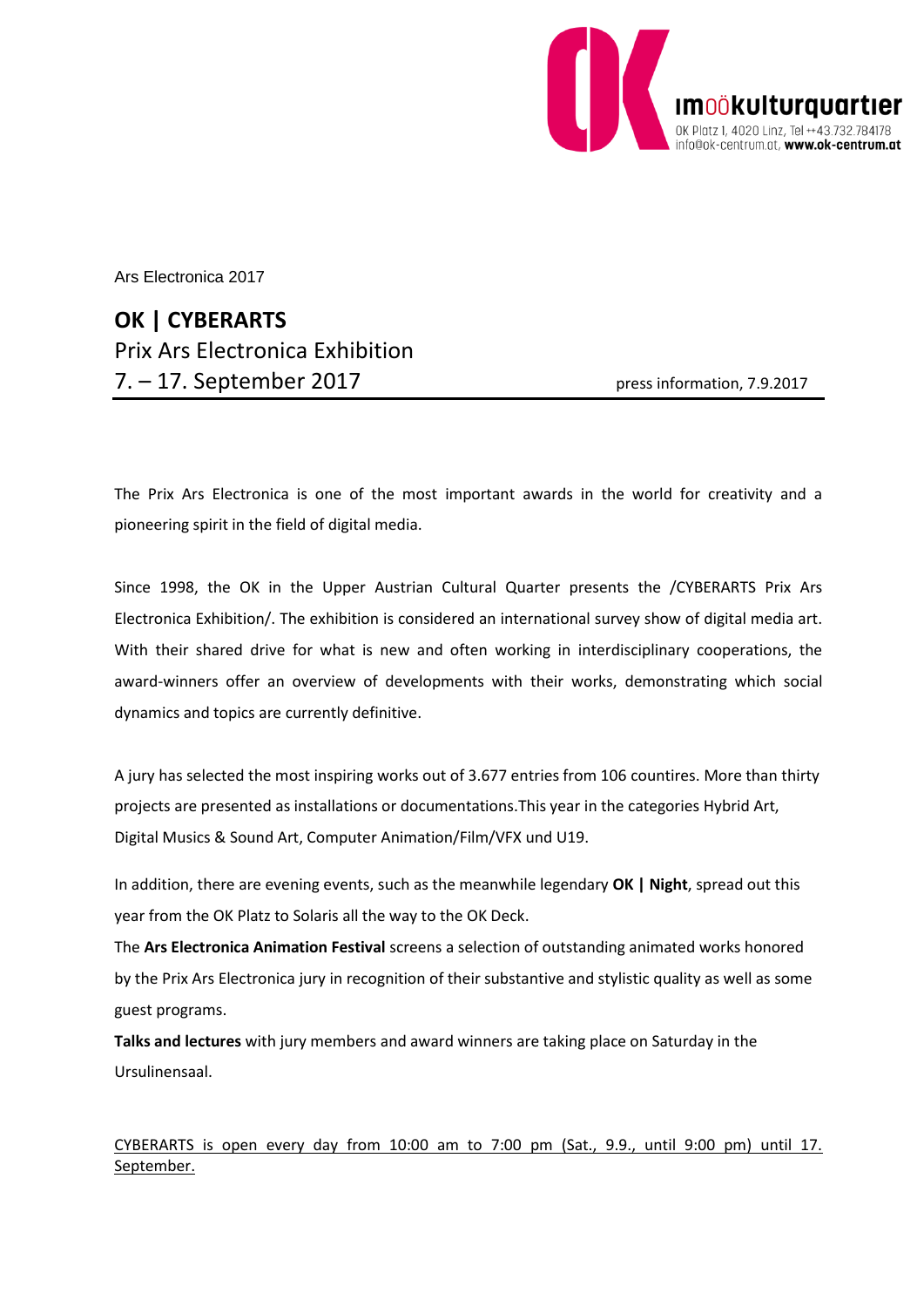

# **OK NIGHT**

### **SAT, 9. SEPTEMBER 2017**

The OK Night, much appreciated by music enthusiasts and night-owls, is the place to be on the Festival Saturday for everyone who wants to crank it up after the Electronic Theatre or the Klangwolke.

### ELECTRONIC THEATRE

Cinema on the roof top and Movie 1 **20.00 UND 22.00 UHR 8 AND 10 P.M.** With the best computer animation films of the Prix Ars Electronica on a big screen.

### CLUBNIGHT

**FROM 9 P.M.** OK Platz, Solaris B.Ranks /AT K:Sun /AT

## **FROM 10 P.M.**

OK Deck

Ziúr /DE Honorary Mention, Prix Ars Electronica 2017

Gonçalo F. Cardoso & Ruben Pater /PT /NL A Study into 21st Century Drone Acoustics Award of Distinction, Prix Ars Electronica 2017

Mischmeister M /AT Heap /AT AT-AT-AT /AT Visual design dasgegenlicht & Leonardo /AT curated by Markus Reindl

Free admission!

CyberArts exhibition open till 9.00 p.m.!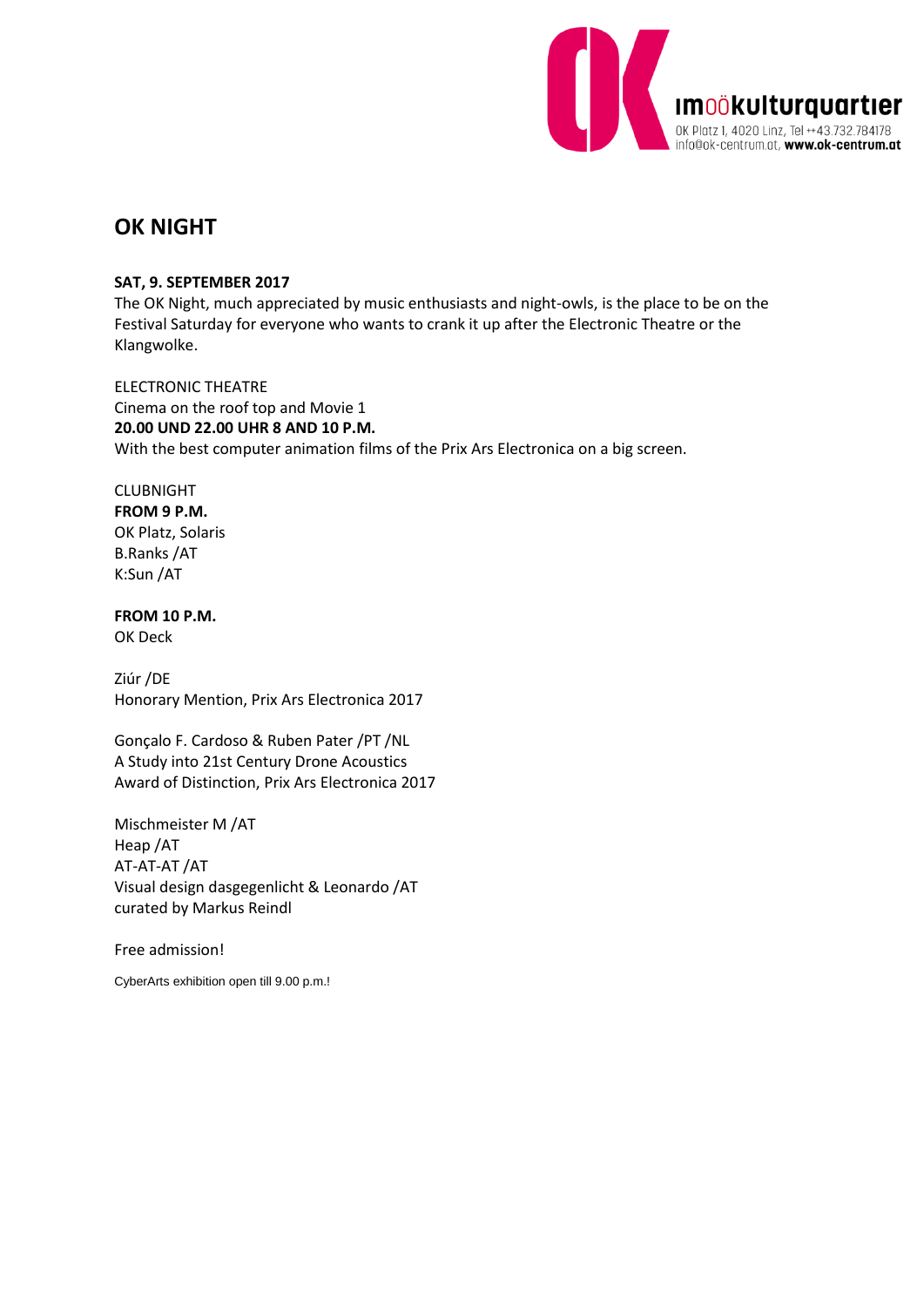

# **The Exhibition**

### HYBRID ART

With the new category *Hybrid Art* installed in 2007 the *Prix Ars Electronica* devotes attention especially to hybrid and transdisciplinary projects and modes of working in contemporary media art. The category particularly focuses on crossing the boundaries from art to research and on the conjoining of different media and genres into new forms of artistic expression. New technologies' power for change is especially evident in "Hybrid Art": artists work in fields such as biology, robotics or physics, with experimental interface technologies (such as language, gesture, facial recognition), artificial intelligence, information visualization, and design. With their projects they also always address socio-political issues.

### GOLDEN NICA *HYBRID ART*

**Maja Smrekar** /SI K-9\_topology Installation majasmrekar.org Courtesy Kapelica Gallery

"K-9 TOPOLGY is a true hybrid artwork with a profound bio-political message and is certain to bring a lot of discussion to the audience from both art and science sides." (Statement of the Jury) What are we? Where do we come from and where are we going? Maja Smrekar's artistic work revolves around these eternal questions of humanity. The work series *K-9\_topology*, winner of the Golden Nica, consists of the four consecutive projects shown in the exhibition, which each focus from different perspectives on the essence and the role of human beings and especially the role of a woman in increasingly tough bio political conditions of the present times. The artist creates symbolic points of connection, to make a symbolic action – in other words, the co-evolution between a human and a dog has been used as a matrix for the question: what in the ecologically ruined, over populated and economically compromised world defines humans as a superior species?

In the *ECCE CANIS*, the artist explores a parallel evolution between a wolf, human and a dog, and as a result of the research composes a spherical cave where the visitors could smell the serotonin based odor, extracted out of the platelets of her and her dog companion Byron, since living with dogs for thousands of years turned out to be one of the parameters for the mutation of the gene SLC6A4, that regulates the serotonin transporter in humans.

The interspecies collaboration resulted in the performance *I HUNT NATURE AND CULTURE HUNTS ME* (created during a residency in the French JACANA Wildlife Studios). Starting from the phylogenetics (study of the evolutionary history of an organism) and continuing into an ethology (the scientific and objective study of animal behaviour) of a wolf, it revolves around the relationship between wolf, dog, and human. The project Hybrid Family thematizes the social and ideological instrumentalization of the female body and breastfeeding. For three months Maja Smrekar was submitted to a specific living conditions (a diet and a mechanical stimulation) to promote lactation. A side effect of this process was the production of the hormone oxytocin, which plays an important role in fostering trust and empathy between mother and child and consequently towards the society as a whole. The artist was able to observe this in her interaction with her dog.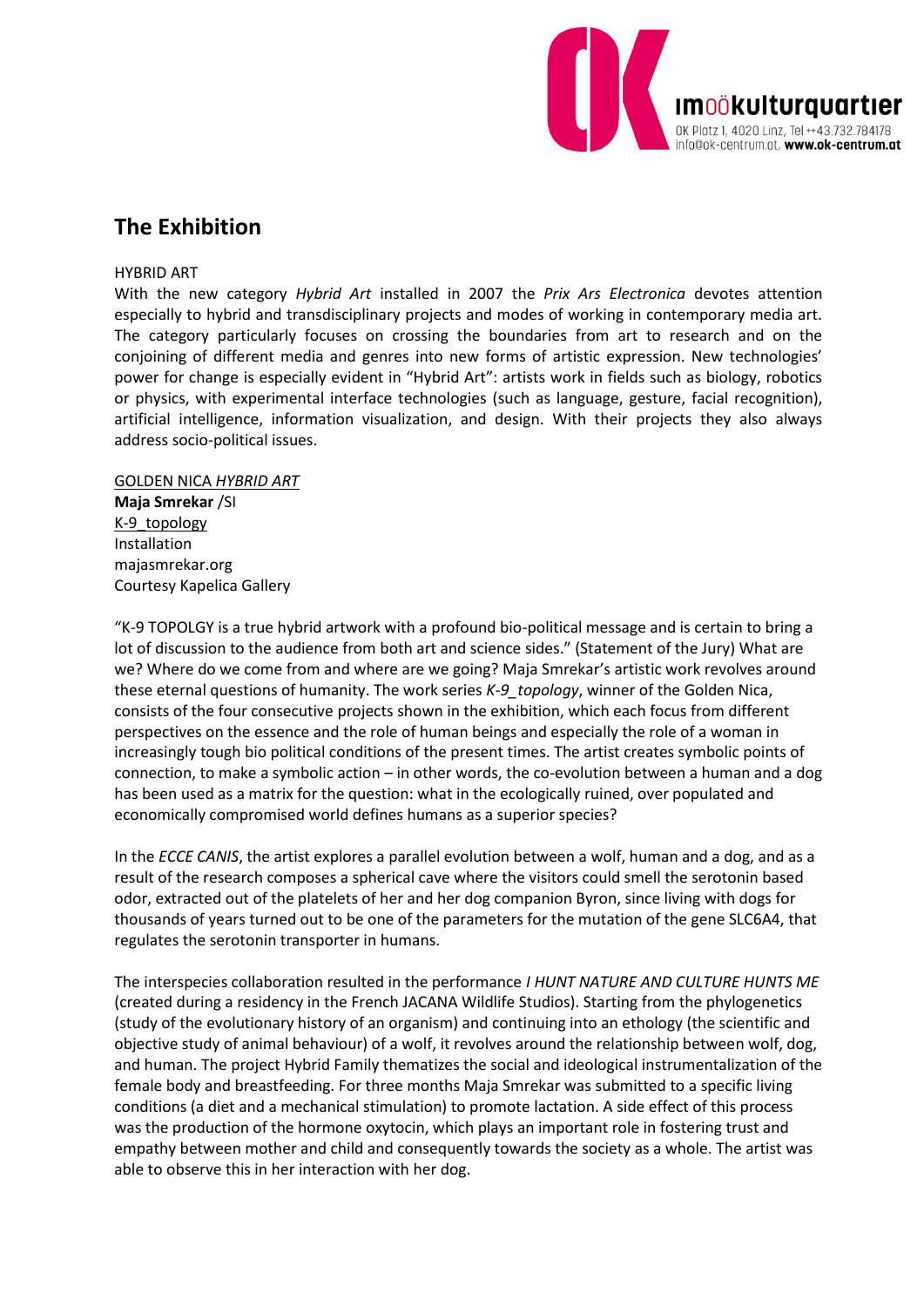

The project *Hybrid Family* thematizes the social and ideological instrumentalization of the female body and breastfeeding. For three months Maja Smrekar was submitted to a specific living conditions (a diet and a mechanical stimulation) to promote lactation. A side effect of this process was the production of the hormone oxytocin, which plays an important role in fostering trust and empathy between mother and child and consequently towards the society as a whole. The artist was able to observe this in her interaction with her dog.

*ARTE\_mis* is the fourth and mostly discussed project in the series. A reproductive cell from the artist was denucleated and the genetic material (the DNA) was removed from the cell. The denucleated cell then served as a host for an extracted body cell from her dog companion Ada. Both cells were fused together. The result is not to be equated with a fertilization, but rather a hybrid cell was created, even though it is not capable of further development. Therefore the artist symbolically placed the cell materials in an equal cohabitation relationship as an artistic artefact. Despite the fact that the project carries a plethora of biotechnological potentials, it at the same time primarily serves as a civil tactical media that evokes a public discourse and serves as a reference to think beyond humanist limitations in order to embrace the risks that becoming-other-than human bring in the future.

AWARD OF DISTINCTION *HYBRID ART*

**Paul Vanouse** /US The America Project Installation paulvanouse.com/ap

*The America Project* is a biotechnological art installation that produces a "collective genetic portrait." For decades, DNA has been regarded as the sign of our individuality and identity. The artist applies the process of DNA gel electrophoresis to show that the DNA of humans is actually nearly identical. The saliva samples collected from visitors are first mixed, and then the segments from their DNA that almost all people have in common are extracted and amplified. This collective DNA is then prepared so that it produces clearly recognizable images – symbolic visualizations of our common identity. With this playful and radical appropriation of molecular and bio-informative tools by art, Paul Vanouse seeks to inform us about the use, the application, and the public perception of this technology and to make us more aware of this issue.

HONORARY MENTION *HYBRID ART* **Masamichi Kagaya** /JP Autoradiograph Installation http://www.autoradiograph.org

Since the nuclear disaster in Fukushima in 2011, the actual extent of the release of radioactive particles has been hotly debated. An important contribution to a better understanding of the effects of nuclear disasters is provided by the photographer Masamichi Kagaya in cooperation with Satoshi Mori, scientist and professor emeritus of the University of Tokyo. With their photo project they make radioactive contamination visible. Over a period of five years the artist collected many different samples in the affected area – from daily necessities to flora and fauna – and developed a 3D autoradiograph. The project is not only a collection of visual records, but also a new way to present and analyze radioactive contamination.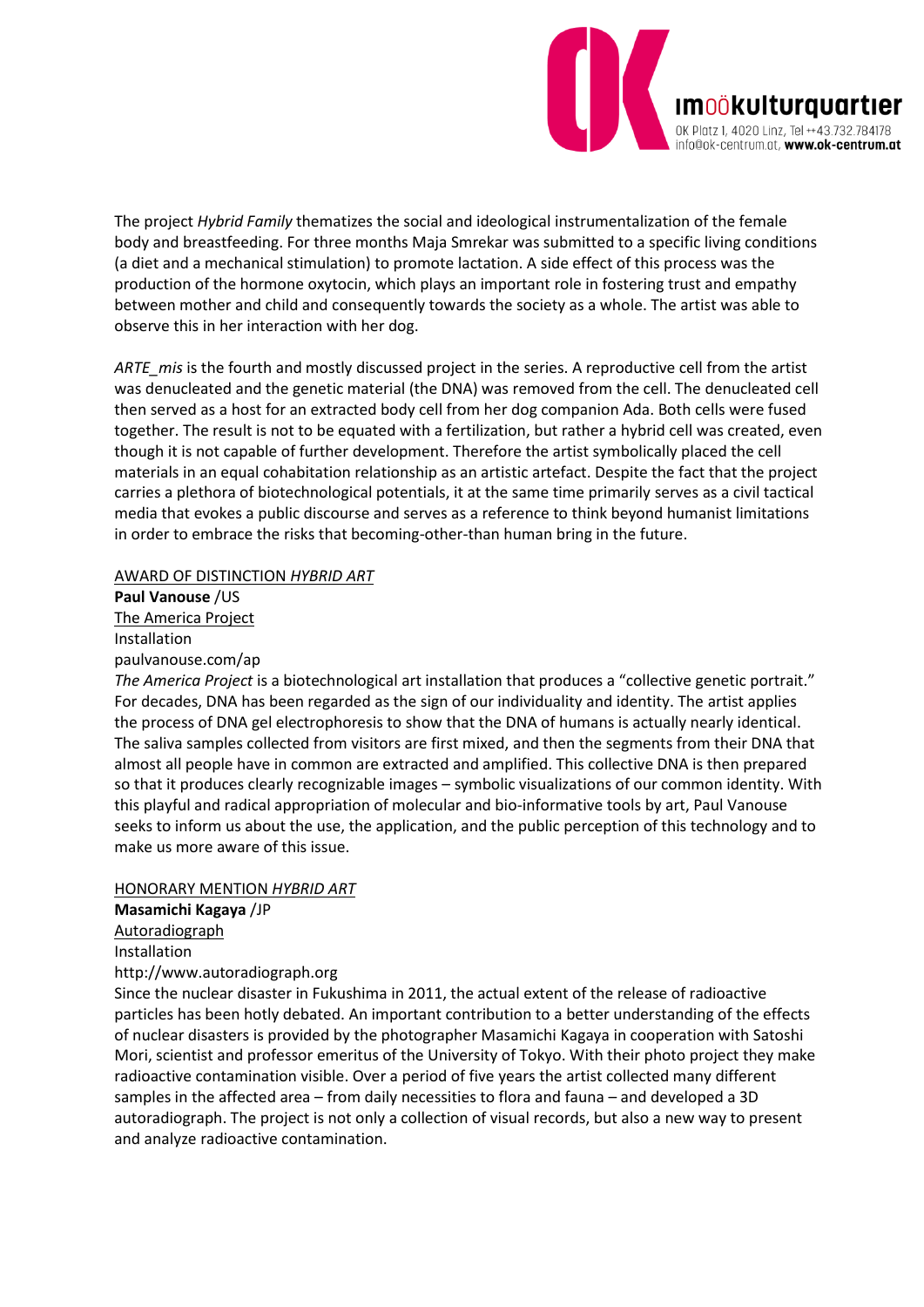

HONORARY MENTION *HYBRID ART*

**Berenice Olmedo Peña** /MX

Canine TANATOcommerce or the political-ethical dilemma of merchandise/ The Bio unlawfulness of Being: Stray dogs Installation

There are 24 million dogs in Mexico, of which 16.8 million (70%) are stray dogs. The way dogs are dealt with in Mexico is extremely contradictory: on the one hand there are official security regulations that consider the dog a dangerous animal and a health hazard; on the other hand the Federal Civil Code refers to the dog as a "good", as an object or thing. Starting from this legal paradox, the artist began collecting canine corpses that had been run over and left behind, and then she started making various products from their remains. The dogs were skinned and their fur tanned to make textiles. Soap was made from the body fat extracted in a chemical lab. With this elaborate procedure *Berenice Olmedo Peña* critically questions our relationship to the canine species: on the one hand the cultivated domestic animal, "man's best friend," on the other hand the little appreciated, disrespectfully treated stray dog.

HONORARY MENTION *HYBRID ART* **Alexandra R. Toland** /US Dust Blooms: a research narrative in artistic ecology Installation artoland.wordpress.com/2016/06/28 Microscopes courtesy of the Technische Universität Berlin

*Dust Blooms* juxtaposes the beauty and function of urban flora using a synthesis of artistic and scientific methods. With her project the artist seeks to call attention to the relevance of the urban ecosystem services. Her transdisciplinary examination of the dust filtration capacity of flowers consists of three parts:

1. Field research: The dust of seven flowers that grow wild in Berlin directly next to streets with heavy traffic is collected and analyzed using light microscopy to determine the type and amount of dust particles captured on petal surfaces.

2. Representation: Tiny details from historical illustrations of common weeds once valued for their decorative or medicinal qualities are digitally "grafted" together and engraved using pulverized street dust as pigment. This illustrates how the graphical representation of these plant species has developed over the last 350 years.

3. Modelling: Sculptural prototypes based on the micro-morphological features of the dandelion (taraxacum) are made from cleaning and hygiene products of today's consumer society. These are used together with Arduino-powered dust sensors to measure actual dust filtration over longer periods.

HONORARY MENTION *HYBRID ART* **Joaquín Fargas** /AR Glaciator Installation <http://www.joaquinfargas.com/en/works/>

Especially in Antarctica the ice mass as diminished dramatically. The reasons for this are climate change and global warming. The *Glaciator* robot helps glaciers to grow again by compacting and crystallizing the snow into firn (the intermediate state between snow and glacier ice), thus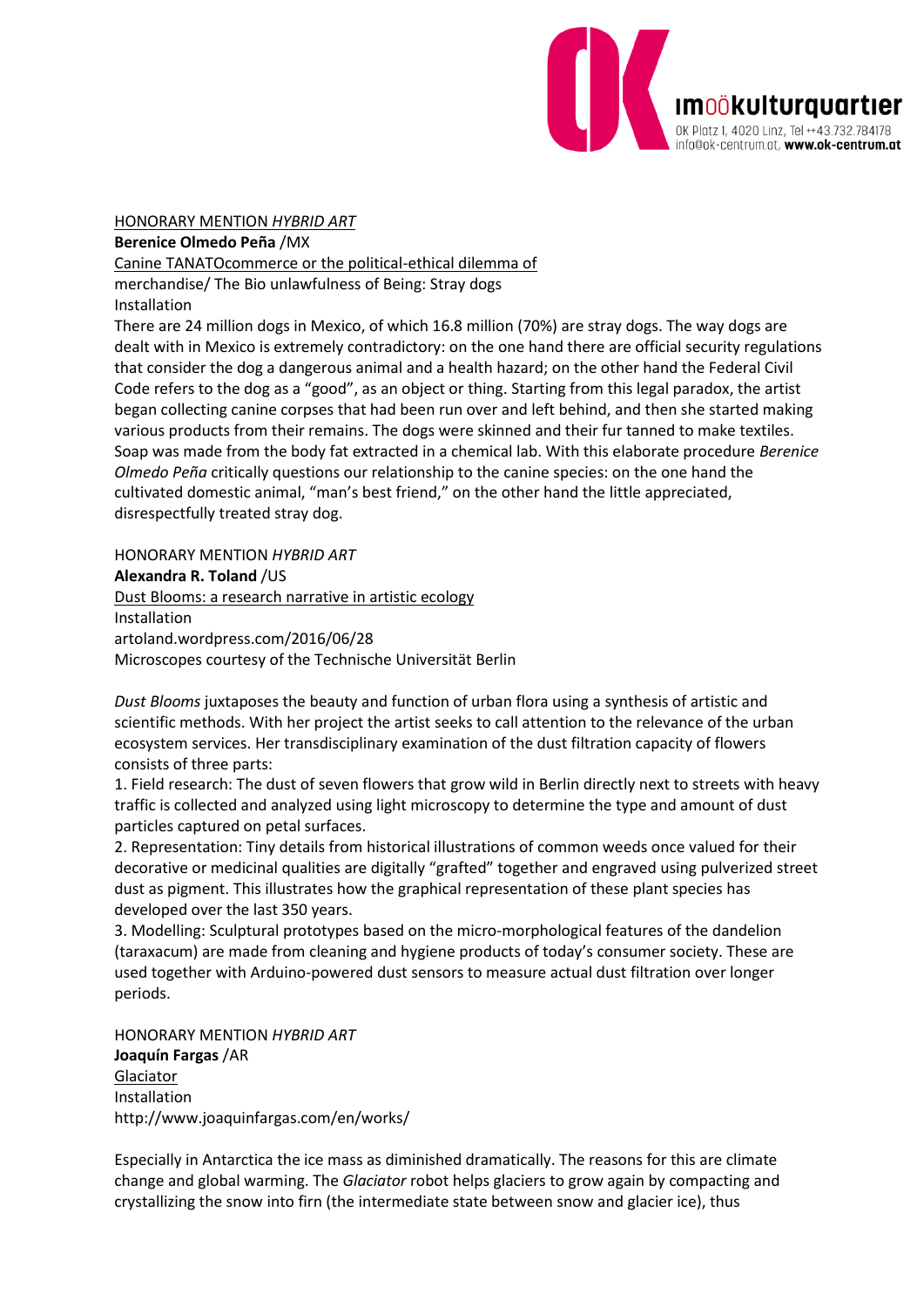

accelerating the ice formation process. This means the glaciers can grow the ice mass again, which they have lost due to climate change. The *Glaciators'* movements may be awkward, but they are steady in their quest. They are a symbol of the utopian ideal, a concept applied to all undertakings that seem impossible. With this art project Joaquín Fargas wants to encourage scientists of all disciplines to try out unconventional methods as well, in order to find new solutions for global problems.

HONORARY MENTION *HYBRID ART* **Soichiro Mihara** /JP

imaginary rhetoric Installation mhrs.jp/project/blank

*imaginary rhetoric* is the final part of the series "blank projects," in which the artists deals with the effects of extreme situations such as natural disasters and disasters caused by humans. The fourth work was inspired by the artist's excursions to Fukushima and other sites where nuclear disasters have occurred. For this Mihara looked for something going beyond human communication. In a crosscut section of wood, a motorized screw begins to rotate again and again every few minutes, creating a noise reminiscent of a bird chirping. In Japan the bird stands for access to another world, which is why the artist decided to use it as a symbol for communication with "non-human beings." The embedded technology controls the motor, but it does not influence the sound. The aim was not to imitate nature using new technology, but rather to prompt reflection on the discrepancy between perception and reason.

HONORARY MENTION *HYBRID ART* **Evelina Domnitch** /BY, **Dmitry Gelfand** /US Luminiferous Drift Installation portablepalace.com/luminiferous.html in association with Jean-Marc Chomaz

The live installation *Luminiferous Drift* simulates the view from outer space of a hypothetical planet and its weather phenomena. The experimental arrangement uses macroscopic protocells\* to physically simulate the movements of phytoplankton in a biosphere. The occurrence of phytoplankton was a crucial phase in the development of cellular life on earth. Through photosynthesis this "eco-synthesizer" not only transforms carbon dioxide into organic matter – the basis of our food – but also additionally produces more than half the oxygen in the atmosphere of the earth. During the night its remaining energy is radiated as bioluminescence – a phenomenon that is still puzzling today. In the setting of Luminiferous Drift double emulsion protocells are released into a rotating bath of water. Embodying an enzyme-regulated chemiluminescent reaction, these glowing protocells trace the polygonal fluid dynamics of the the rotating bath. \*the predecessors of living cells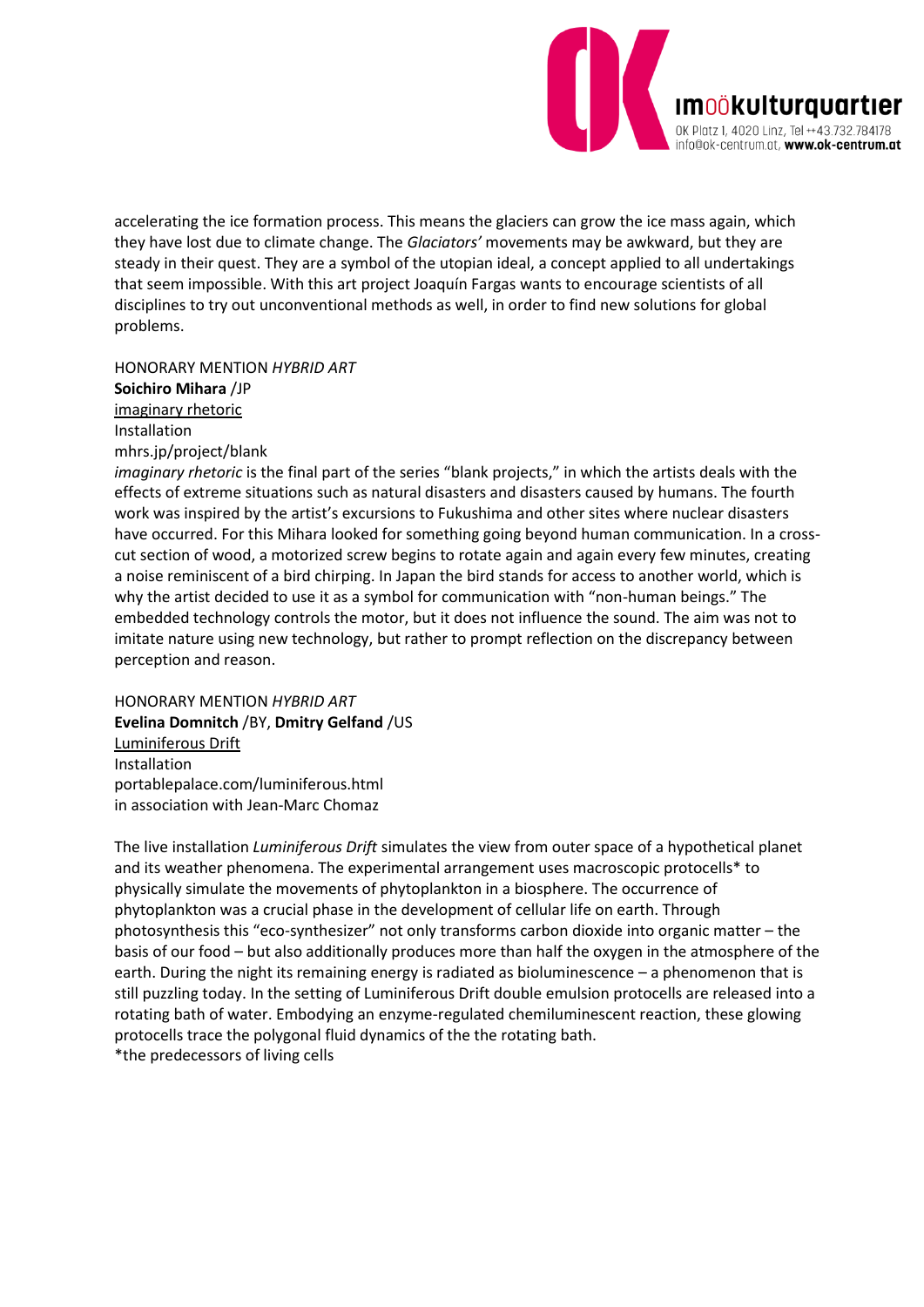

# HONORARY MENTION *HYBRID ART*

**Forensic Architecture** /GB

M2 Hospital

Installation

forensic-architecture.org/case/m2-hospital

Eyal Weizman (Principal Investigator), Christina Varvia (Project Coordination), Adam Noah (Research, 3D Modelling, Video Editing),Nicholas Masterton (Image Projection, Animation, Video Editing), Samaneh Moafi (Analysis, Video Editing)

collaborating organisations Atlantic Council

The amount of amateur videos and immediately available information about current political conflicts is constantly growing. These are often imprecise, however, and leave a lot of room for interpretation. *Forensic Architecture* is an independent research department at Goldsmith's College of the University of London, which is dedicated to architectural and media research. The interdisciplinary team develops navigable 3D models, which can be used to analyze events, legal violations, and human rights violations in conflict regions. The hospital Omar Bin Abdul Aziz in Aleppo, also known as M2, was the target of fourteen bombings between June and December 2016. To be able to analyze the attacks, video and photo material taken in and around the M2 was collected and evaluated. Using the prepared 3D model, it is possible to navigate between the image and video data of the incidents and to depict the extent of the damage.

HONORARY MENTION *HYBRID ART* **Karen Hogan** /US, **Mike Hogan** /US, **Orkan Telhan** /US Microbial Design Studio: 30-day Simit Diet Installation [http://biorealize.com](http://biorealize.com/)

The *Microbial Design Studio (MDS)* was designed by researchers from the Design Class and the Biology Institute of the University of Pennsylvania with experts from industry. It is intended to allow laypeople to inform themselves about genetically modified organisms and the practices of transgenic design. The *MDS* was used, for example, to create the *30-day Simit Diet*: different strands of wild yeast from people from various parts of Istanbul are combined with transgenic organisms that can produce vitamins, flavors and smells, and the mixed into the dough of the traditional Turkish simit pastries. This way a completely new simit with different characteristics was made every day. The *MDS* is intended not only to present a new, progressive technology, but also to raise the question of how we want to design ourselves, our lives and life around us.

HONORARY MENTION *HYBRID ART* **Mary Maggic** /US, **Byron Rich** /CA Open Source Estrogen Installation http://maggic.ooo/Open-Source-Estrogen-2015 byronrich.com/Open-Source-Estrogen-2015-2017

The interdisciplinary project *Open Source Estrogen* combines biohacking and "speculative design"\* to show the public the dominance and biological power of the hormone estrogen. What if we could produce estrogen ourselves in the kitchen? The project raises this and other entirely relevant questions seriously, yet also with humor: Who produces hormones? Whose bodies are affected by this? How toxic have hormones meanwhile become in our environment? While questions of body and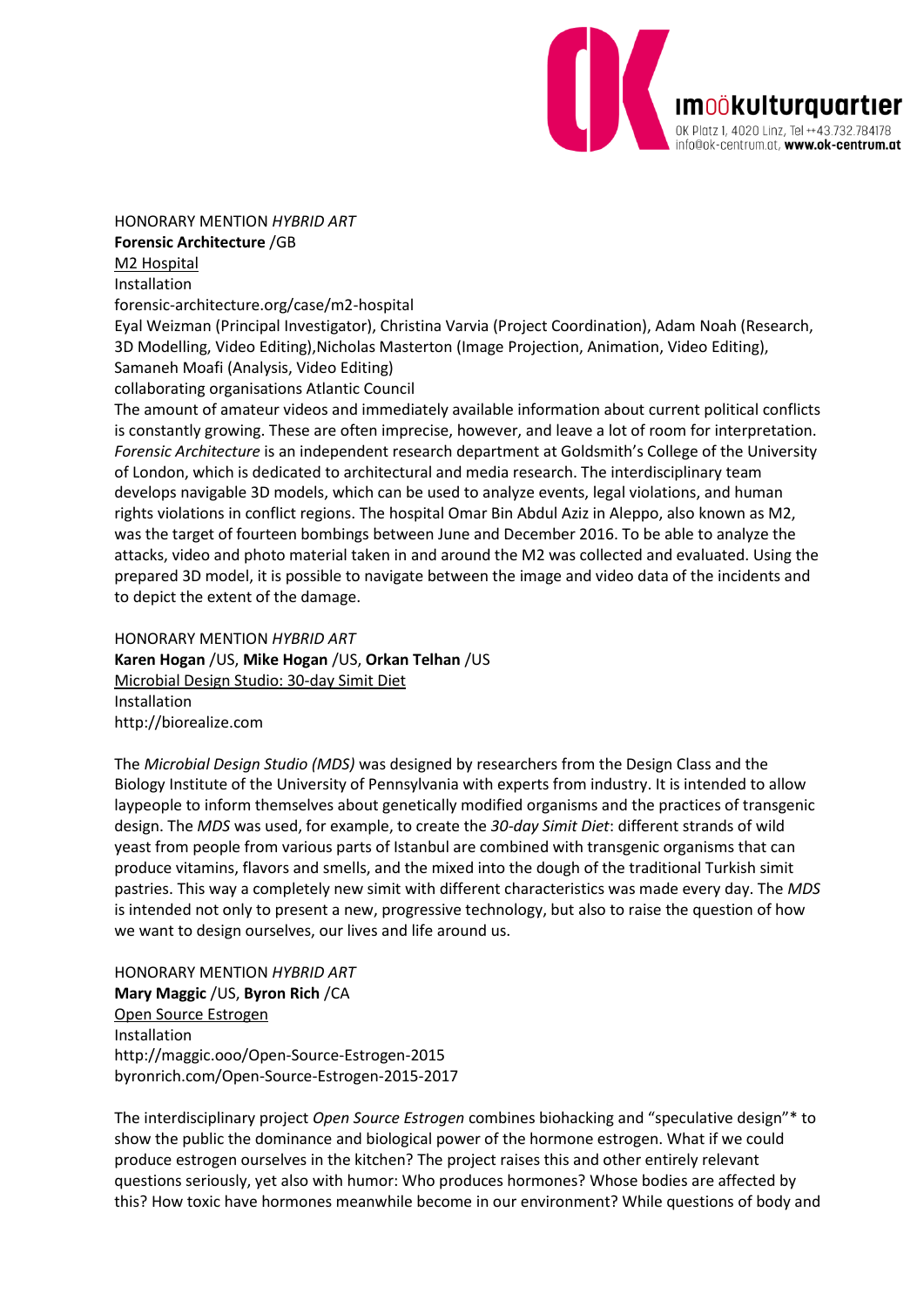

gender sovereignty are heatedly discussed today, the petrochemical, agriculture and pharma industries are responsible for the way we are increasingly surrounded by "xenoestrogens"\*\*. These are an example of the way nature can be formed, but they deviate from our conventional notions of "normality." *Open Source Estrogen* creates a new subjectivity in an increasingly "queer" world. With the combination of DIY/DIWO (do-it-yourself/do-itwith- others), biohacking and art installation, the project seeks to prompt a public dialogue.

\* Speculative design is a research-oriented, experimental design approach that goes back to the British designers and professors Anthony Dunne and Fiona Raby.

\*\* Xenoestrogens are synthetically produced combinations with estrogen-like effects, which affect the appearance and functional processes of the body.

HONORARY MENTION *HYBRID ART* **AnneMarie Maes** /BE The Intelligent Guerilla Beehive Installation http://annemariemaes.net/projects/the-intelligent-guerilla-beehive/

Bees are bio-indicators. They reflect the health of their surrounding ecosystem and the effects of pollution. AnneMarie Maes addresses the increasing disappearance of honeybees in industrialized nations due to pesticides, parasites, air pollution, and the destruction of their foraging fields. *The Intelligent Guerilla Beehive* is intended to offer refuge and protection to swarming bee colonies in urban areas. The outer membrane of the beehive (*Sensorial Skin*) is a smart fabric that integrates organic and electronic elements. Bacteria living in the upper cellulose skin act as biosensors. When they sense a specific degree of pollution they change colors an make patterns that reflect the environmental threats. A further, double-sided skin shelters a second type of bacteria that attacks the bees' natural enemy – the *Varroa destructor* mite. Inspired by the intelligence, complexity and selforganization of bee colonies, this artistic project combines smart materials, biomimetic forms, and biotechnology to call attention to the endangerment of honeybees.

HONORARY MENTION *HYBRID ART*

**Guy Ben-Ary** /AU, **Bakkum Douglas** /US, **Mike Edel** /AU, **Andrew Fitch** /AU, **Stuart Hodgetts** /AU, **Darren Moore** /AU, **Nathan Thompson** /AU, cellF Documentation guybenary.com/work/cellf

The project will be presented during the Ars Electronica Festival in the POSTCITY.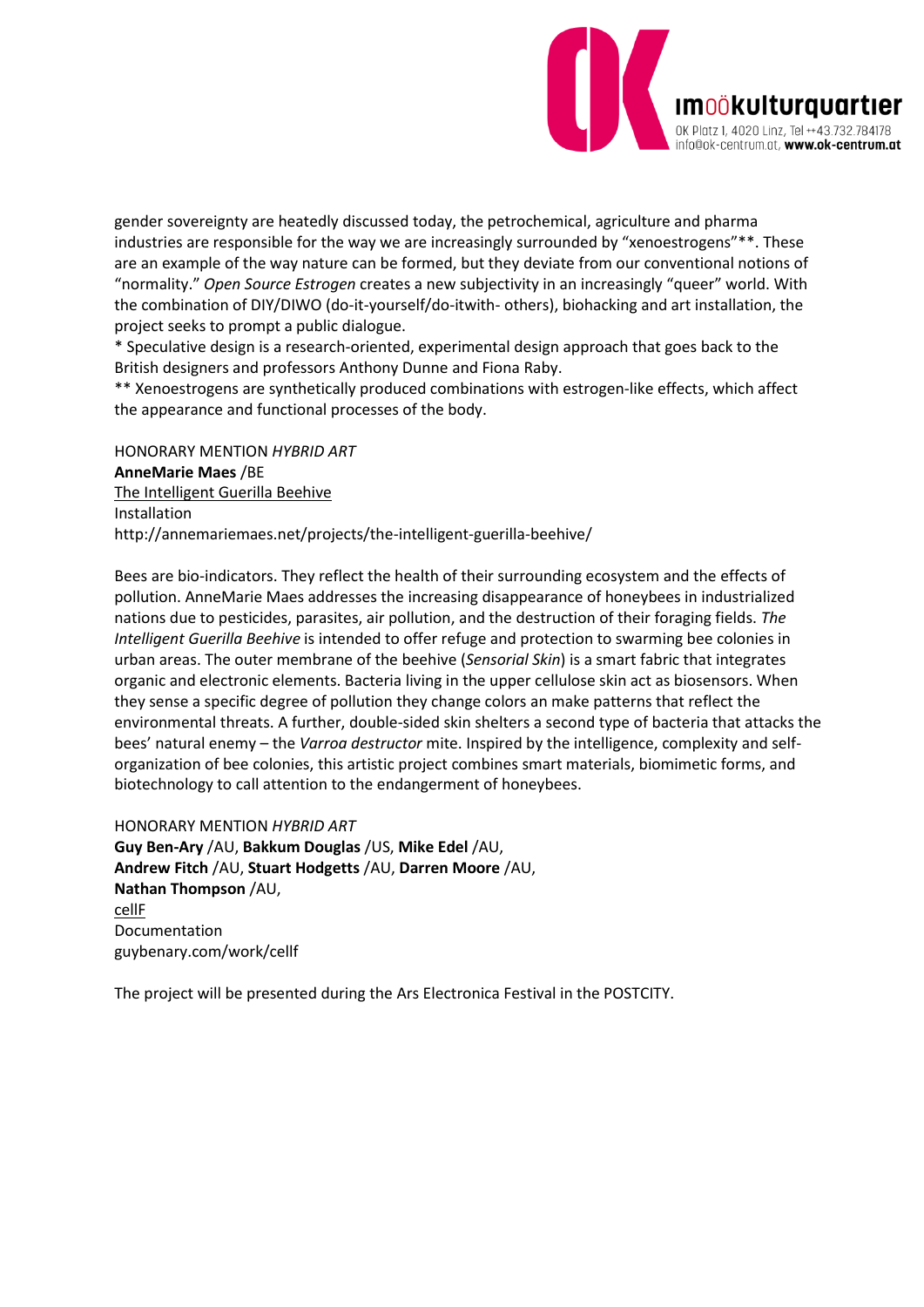

HONORARY MENTION *HYBRID ART* **Cecilia Jonsson** /SE Haem Documentation haemproject.com

AWARD OF DISTINCTION *HYBRID ART*  **Gonçalo Freiria Cardoso** /PT, **Ruben Pater** /US A Study into 21st Century Drone Acoustics Documentation <http://droneacoustics.org/>

The artists Ruben Pater and the composer Gonçalo Freiria Cardoso are interested in the auditive dimension of military drones. In their project they emphasize the destructive aspects of this technology, calling attention to the negative psychological effects that inhabitants in areas of conflict are exposed to. The project consists of audio recordings of seventeen types of drones and a specially composed piece inspired by the destructive power of drone technology. A further contribution of their "Study into Drone Acoustics of the 21st century" is a drone survival guide – similar to a birdwatching guide. This alludes to the military tradition of naming drones after types of birds. The guide includes suggestions for how to optically and acoustically recognize and distinguish unmanned aircraft and how to avoid being detection by drones.

At the OK-Night on 9.9. Gonçalo Freiria Cardoso and Ruben Pater will give a live audiovisual performance in the OK-Deck.

#### **DIGITAL MUSICS & SOUND ART**

Music occupies the longest period of time in the history of computer creation. Started in 1987 as the category for Computer Music, this category has changed in keeping with digital development. It now distinguishes contemporary digital sound production from the broad spectrum of electronica\*, works combining sound and music, computer compositions ranging from electro-acoustic to experimental, and sound installations.

\*Electronica music genre encompassing a wide range of contemporary electronic music.

GOLDEN NICA *DIGITAL MUSICS & SOUND ART* **Cedrik Fermont** /CD/BE/DE, **Dimitri della Faille** /BE/CA Not Your World Music: Noise In South East Asia Installation http://words.hushush.com/ <https://syrphe.bandcamp.com/album/not-your-world-music-noise-in-south-east-asia>

*Not Your World Music* is one of the few publications about contemporary noise\* and industrial, electroacoustic and experimental music and sound art in South East Asia (Cambodia, Indonesia, Laos, Malaysia, Myanmar/Burma, the Philippines, Singapore, Thailand, Vietnam), and it is, by far, the most comprehensive published resource on noise music in South East Asia. The project seeks to analyze, document, and describe the diversity of the noise scene in this region, which receives little international attention. At the same time, it is a book about art, politics, identity, gender, and global capitalism. It contains political, historical, and sociological essays, exclusive interviews with artists and organizers, as well as an extensive bibliography of popular music from South East Asia and a thorough discography of noise and experimental music artists. The book is published together with a CD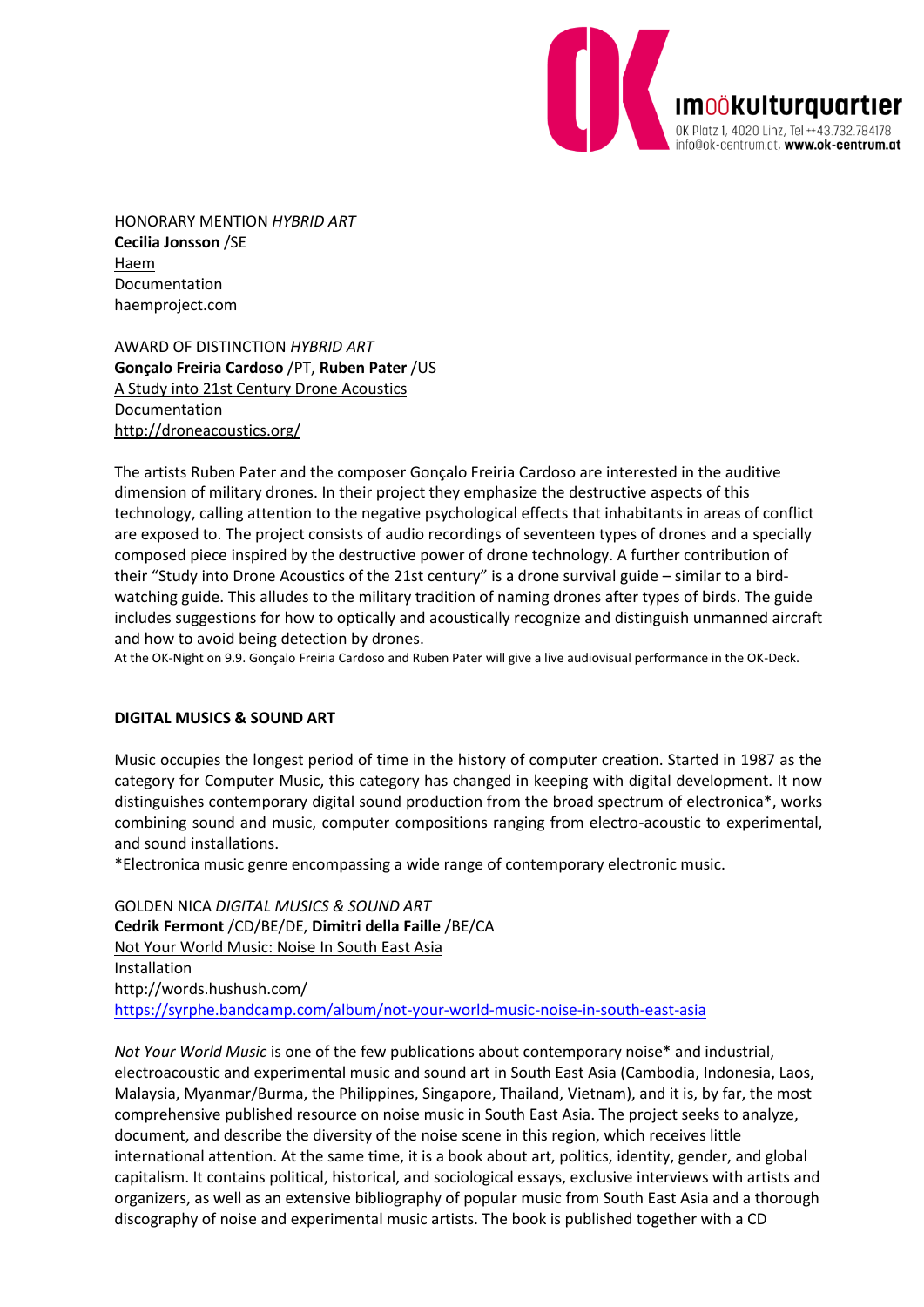

compilation. The project is the result of a journey halfway around the world. It is the attempt of two artists to present an "anti-sexist and anti-colonial" definition of this field of music. \*Noise refers to a genre of music, which replaces classical elements of music (tone, sound) sometimes completely with noise and dispenses with structures such as melodies or rhythms.

HONORARY MENTION *DIGITAL MUSICS & SOUND ART* **Krzysztof Cybulski** /PL Acoustic Additive Synthesizer Installation <http://krzysztofcybulski.com/aas.html>

The *Acoustic Additive Synthesizer (AAS)* is an interactive object and instrument, which is based on the principles of a pipe organ. Pitch and volume, however, are controlled here by a computer. Each of the seven pipes has a motorized piston, which changes the pitch of the sound continuously, and a dedicated motorized air valve, which changes the volume of the sound. To interact with the *AAS*, you simply have to speak (or sing) into a microphone. The machine "listens" and repeats the sounds in the form of organic, quasi synthetic sounds. It doesn't necessarily resynthesize comprehensible speech, but the correlation between input and output is obvious. The *AAS* is a versatile "performer" furnished with a rich sound palette and an idiosyncratic personality.

HONORARY MENTION *DIGITAL MUSICS & SOUND ART* **Katsuki Nogami** /JP, **Taiki Watai** /JP Rekion Voice Installation <https://vimeo.com/96578936>

In the dystopian or seemingly post-apocalyptic setting of *Rekion Voice*, we are surrounded by robots that are essentially slaves. They are completely under human control: an infrared camera allows them to react directly to their masters, the audience, and follow them with blind loyalty. The signals and sounds of the robots are picked up by a stethoscope and amplified with ultrasound loudspeakers. The project playfully reflects on the interaction between human and technology, and in light of the constant further development of robots and artificial intelligence, it prompts a discussion about who is ultimately the master: the human or the machine?

HONORARY MENTION *DIGITAL MUSICS & SOUND ART* **Juri Hwang** /KR Somatic Echo Installation <http://jurihwang.com/somatic.html>

*Somatic Echo* is a sound installation that turns the human body into an acoustic medium. With transducer loudspeakers and sensors fixed to the head, an eight-channel composition is transmitted directly into the body. The vibration of the sound is conducted through the bones, so that you perceive the sound through the medium of your own body. This experience can be compared to one of our earliest sensory perceptions: the immediate, physical sound experience of an unborn child in the womb.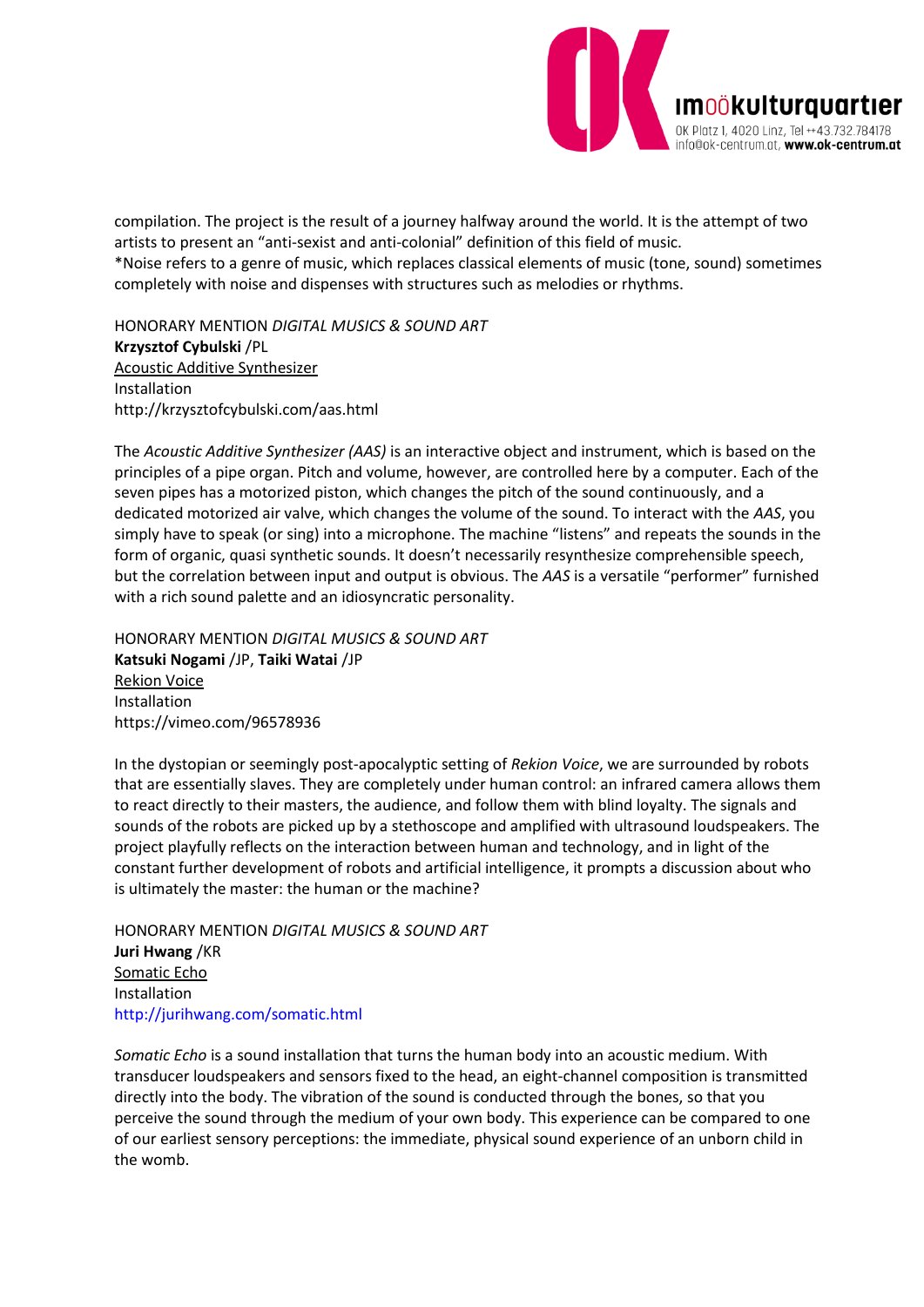

HONORARY MENTION *DIGITAL MUSICS & SOUND ART* **::vtol::** /RU Volnovod Installation http://vtol.cc/filter/works/volnovod[, https://vimeo.com/200816794](https://vimeo.com/200816794)

The idea behind *volnovod* is based on the principle of conventional iPod earbuds and the special rubber that encases the earbud cables. This material prevents the wires inside from bending or breaking when the earbud cables become twisted or knotted. ::vtol:: (Dmitry Morozov) is well familiar with this situation, which inspired him to create a project, in which a twisting wire is turned into sound. Two stepper motors turn and intertwine the wire in different directions, thus generating wave forms. These are recorded by a camera. The data from the video material is used to create diagrams, which influence the different parameters of generating sound. In other words, the wave movement of the twisting wire is made audible.

HONORARY MENTION *DIGITAL MUSICS & SOUND ART* **David Ebner** /DE Wellenwald mit Bunker Installation http://davidebner.de/category/wellenwald/

In his installation *Wellenwald mit Bunker*, David Ebner reflects on the digital age and the influence of new media. The installation consists of a spruce trunk that leans on an object made of concrete. The surface of the trunk is completely covered with aluminum foil. Antennae are mounted on this, which pick up waves from their surrounding. What we hear then are electromagnetic waves from the surroundings (e.g. our own mobile telephones), which are transformed into audible signals, but also a pre-prepared digital sound file. *Wellenwald mit Bunker* is a reinterpretation of the work *Fichtenstamm mit Munitionskiste* by Joseph Beuys from 1972. While Beuys made use of mythical references like death and religion, in this project Ebner makes present and future appear enigmatic and mysterious – digitalized and archaic at the same time.

HONORARY MENTION *DIGITAL MUSICS & SOUND ART*  Lorenzo Senni /IT Lorenzo Senni 'Persona' https://warp.net/releases/lorenzo-senni-persona

Out of the deconstruction and re-collage of mainstream EDM / trance tracks, Lorenzo Senni creates an independent sound on his album *Persona*, which permanently breaks with our expectations. He describes his music as Rave Voyeurism, a term derived from his (physically) sober observation of the excessive rave culture of the 1990s. Sobriety and excess – a paradox that Senni sees as being central for his *Persona*. Out of sampled elements he composes a typical "non-build-up," a sonic spiral of repetitive and percussive arpeggiated melodies. As the tracks have no real climax, the emotional tension and drama of the music is steadily maintained.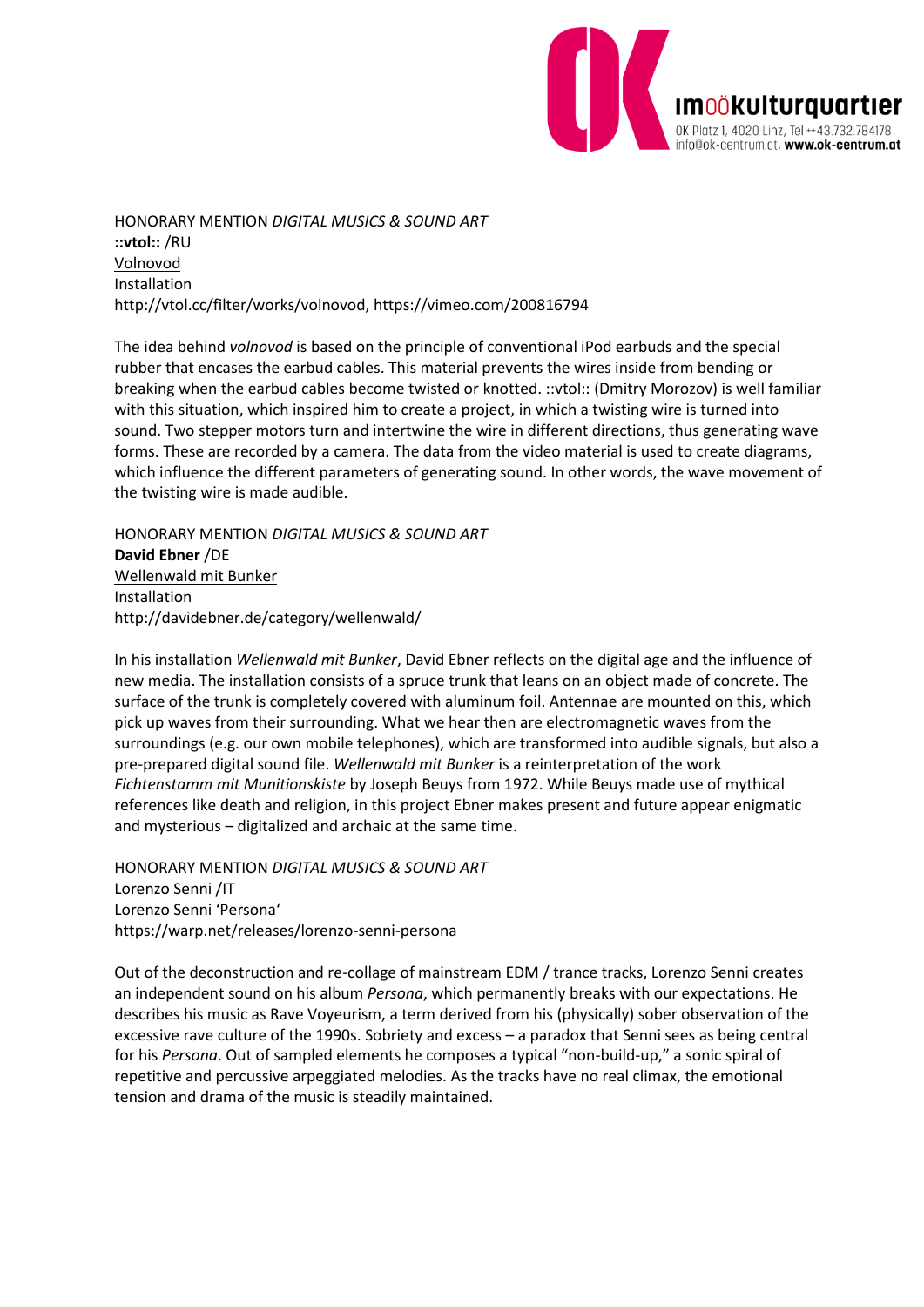

AWARD OF DISTINCTION *DIGITAL MUSICS & SOUND ART* **Lucas Abela** /AU, **Wukir Suryadi** /ID, **Rully Shabara** /ID Gamelan Wizard <http://dualplover.com/gamelanwizard/>

*Gamelan Wizard* is both game and musical relic. An artfully carved, eight-cornered Javanese Pendopo pavilion becomes the playing field, where the equipment of a classical gamelan ensemble is integrated into it. Here an entertaining game and traditional musical instruments are brought together, thus combining different cultures and cultural techniques with one another. Through the combination of tactile and auditive perception, *Gamelan Wizard* playfully offers access to a traditional gamelan and its acoustic characteristics.

Prix Forum II, 9.9., 10.00 – 11.30 Uhr, Ursulinensaal im OÖ Kulturquartier

HONORARY MENTION *DIGITAL MUSICS & SOUND ART* **Yumi Sasaki** /JP, **Dorita Takido** /JP Bug's Beat <http://doritab.com/archives/684>

*Bug's Beat* allow us to dive into the micro-world of a bug by acoustically and physically "enlarging" it. The steps of a bug are amplified with a loudspeaker and thus made audible for the human ear. In addition, the chair on which the observer is sitting vibrates. Every movement of the bug thus becomes a physically tangible experience. There is a discrepancy between the visual information about the size of the bug and the auditory and physical perception of the noise it makes. This disorientates the observers, who may feel as if they have shrunk or as if the little bug has become gigantic.

HONORARY MENTION *DIGITAL MUSICS & SOUND ART* **Todd Anderson-Kunert** /AU Almost there <http://www.toddanderson-kunert.com/almost-there.html>

The project deals in an unusual way with erotics, intimacy and sound. For *Almost there* Todd Anderson-Kunik constructed vibrators controlled by an audio composition especially produced by the artist. Ten volunteers with a mix of genders and a variety of sexual identities recorded their voices over a period of two years while masturbating with these vibrators. Their sounds were a response, so to speak, to the artist's composition. These ten recordings were then synchronized to the original composition and mixed back into it. The project investigates the complexity of sound by combining machinic and intimate sounds and relating them to one another.

The Project is presented in POSTCITY during the Ars Electronica Festical.

HONORARY MENTION *DIGITAL MUSICS & SOUND ART* **Ludwig Berger** /DE, **Alexander Pospischil** /DE A City Searches for A Microphone [http://www.alexanderpospischil.de/essem\\_en.php](http://www.alexanderpospischil.de/essem_en.php)

*A City Searches for a Microphone* is a project about the sonic world of urban space, in which you can actively participate. Equipped with headphones and a mobile radio or smart phone, participants in this audio and seeking game set out in search of a microphone hidden somewhere in the city. What it records is transmitted live via radio and the Internet. Whether people are listening at home or active players seeking the sound source, they have to use spatial memory, local knowledge, acoustic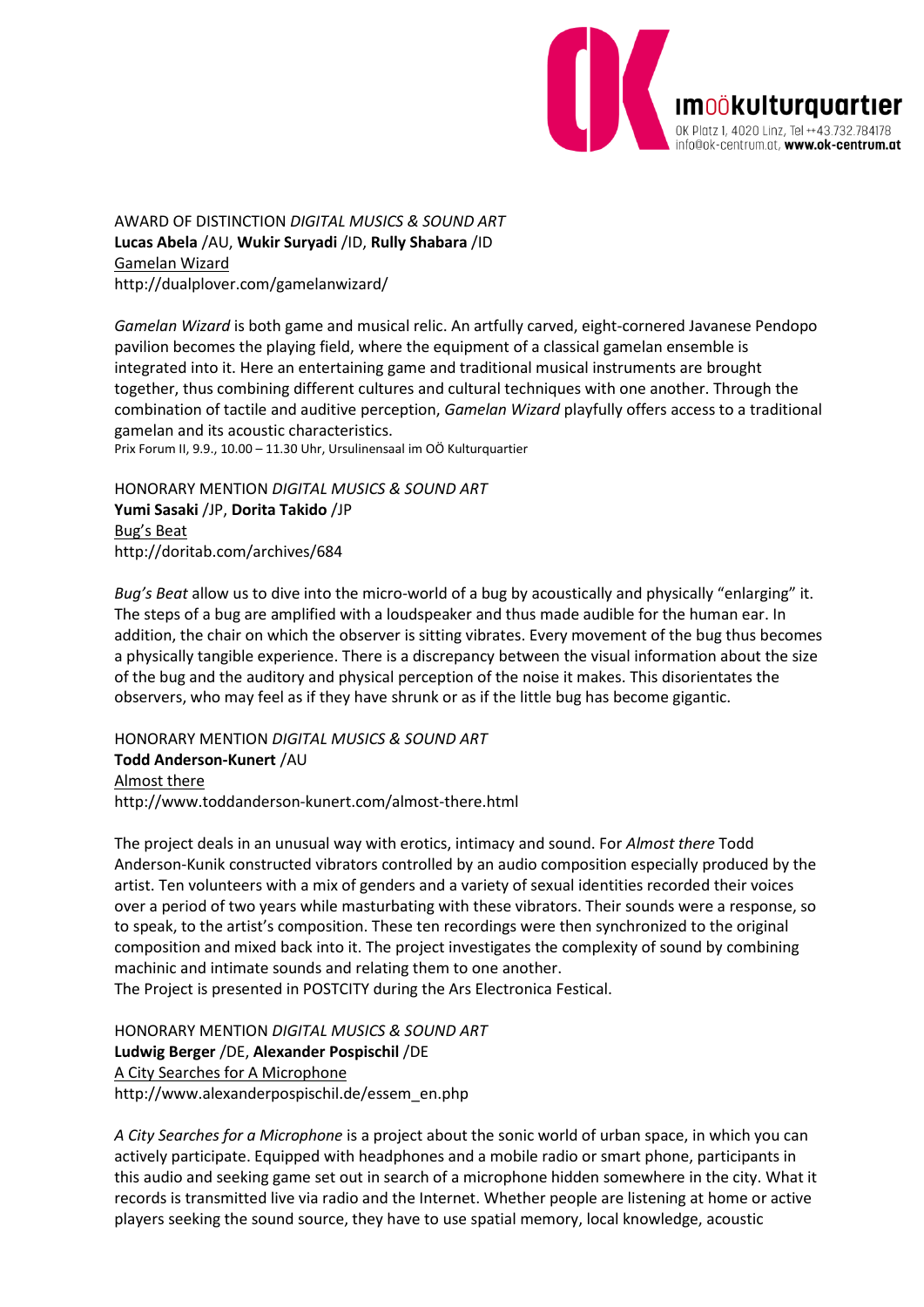

analysis, and their own intuition. If they find the microphone, they can prove it by using it and thus appearing as an active component of the urban sound environment.

HONORARY MENTION *DIGITAL MUSICS & SOUND ART* **Young Eun Kim** /KR \$1's Worth

In the iTunes store, one song usually costs \$1.29 – regardless of its actual value or its quality. If a fullvalue song costs \$1.29, then that must mean a song costing only \$1 dollar must somehow be deficient. If music were a material good, then one would receive an incomplete or defective product in this case. The artist purchased pop songs for \$1.29 each and reduced their time, pitch and frequency range. This resulted in three new versions of each song, of which one could say they are each worth \$1. In this project the artist attempts to materialize sound, which is neither visible nor tangible, by "measuring" it using various methods.

HONORARY MENTION *DIGITAL MUSICS & SOUND ART* **Natasha Barrett** /UK/NO, **Anthony Rowe** /UK We Are Not Alone <http://www.squidsoup.org/wana/>

In complete darkness we can observe how a kind of glowing liquid expands in a glass sphere. In fact, however, these are living organisms. A colony of bacteria has been cultivated in this container, which produces bioluminescence whenever air is pumped in. The resultant three-dimensional patterns are in turn recalculated as data and transformed into sound, which fills the space. It seems as though the bacteria themselves are producing this 3D sound.

HONORARY MENTION *DIGITAL MUSICS & SOUND ART* **Ziúr** /DE Fractals

*Fractals* is an audio track full of unexpected turns and sound elements. In it, Ziúr combines contemporary digital music with acoustic elements from her past and her own voice. With her composition the artist seeks to open a gate between space and time and to question our conventional understanding of hierarchies and power structures. Her focus is not on the perfection of the sound design, but rather on the intensity of the music emerging from the mix of diverse elements. At the OK-Night on 9.9. Ziúr will perform live in the OK-Deck.

AWARD OF DISTINCTION *DIGITAL MUSICS & SOUND ART* **Marco Donnarumma** /IT/DE Corpus Nil Documentation http://marcodonnarumma.com/works/corpus-nil/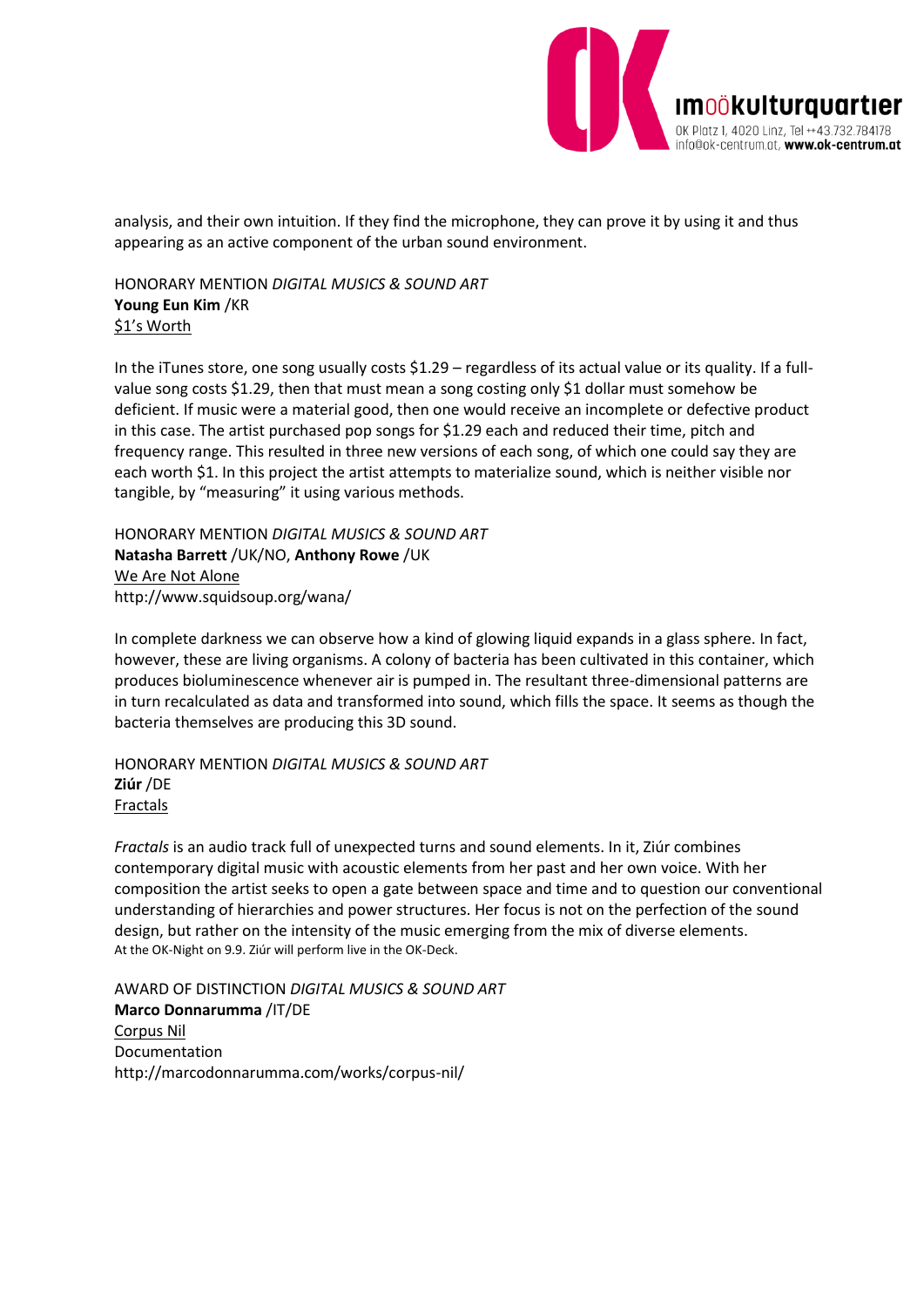

## **COMPUTER ANIMATION / FILM / VFX**

Digital filmmaking now encompasses very diverse genres and techniques—mapping architecture and landscapes, time-based sculptural works, experimental-abstract visual design and interactive features as well as storytelling and special effects for commercials and feature films. These vertices limn the range of computer animation today, though visual design's boundaries are becoming increasingly permeable. Due to the emerging trend and the numerous outstanding virtual reality projects, stations with a focus on VR have been set up.

# GOLDEN NICA *COMPUTER ANIMATION / FILM / VFX* **David OReilly** /IE Everything Installation youtube.com/watch?v=HdJk8ROpuEo

*Everything* is a "sandbox narrative computer game": the course of the game is free, allowing players to explore the game universe on their own, and no game is like another. Everything you see here, you can be, so you can transform yourself into a ladybug, a plant, a microbe, or even an entire galaxy. *Everything* is a philosophical journey between micro- and macrocosm, an experience that conveys new impressions, ideas and abilities. The voice of the narrator is from the philosopher Alan Watts, who died in 1973. Texts by Watts, Schopenhauer, Seneca or Emerson accompany the interactive simulation of nature. With no specific goal or task, the game allows players to drift in a seemingly endless world of different perspectives, enhancing self-perception at the same time. Especially the simple animation and graphics contribute to the striking charm of this poetic, philosophical, educational, and also thoroughly political game.

# AWARD OF DISTINCTION *COMPUTER ANIMATION / FILM / VFX*

### **Nonny de la Peña** /US, **Emblematic Group**

Out of Exile

Installation

### https://www.youtube.com/watch?v=TiSKz2Wa9w8

*Out of Exile* is an impressive virtual reality experience that deals with society's negative attitude toward LGBTQ\* youth. A boy named Daniel Ashley Pierce ends up in a heated conflict with his family due to his sexual orientation. Authentic audio recordings were used for the project, which Daniel recorded unnoticed during the actual argument. Viewers find themselves in the midst of the conflict situation between him and his family in their living room and accompany Daniel through this emotionally charged experience. Holograms of the central characters were created using the latest techniques such as videogrammetry (3D video measurement technology) and HTC Vive (VR headset). The viewer has an opportunity to move freely through the scene and become part of the story. \*Lesbian Gay Bisexual Transgender Queer